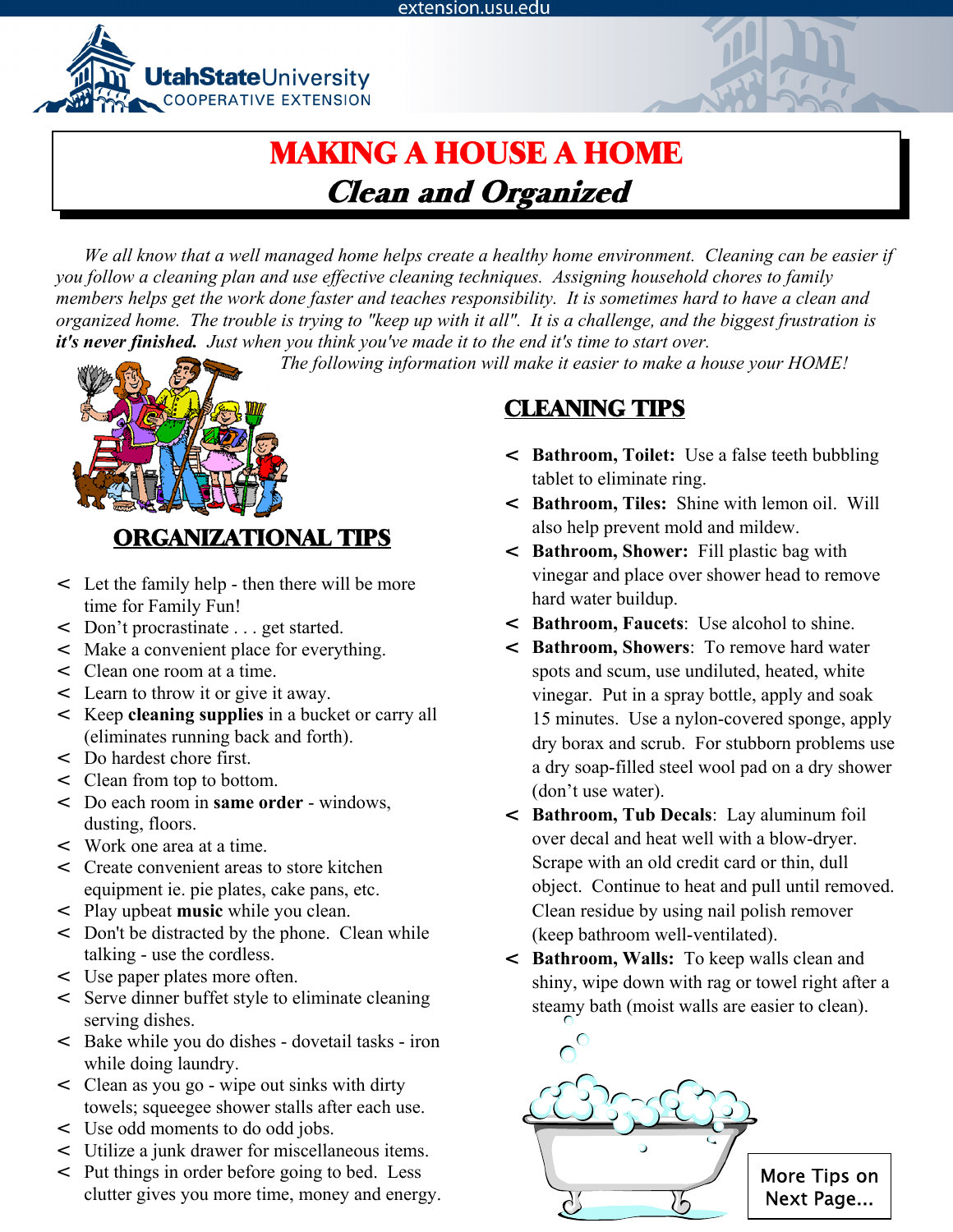- < **Carpet/Fabric**: *To remove children's clay*  Scrape off what you can with the dull edge of a knife. Spray with WD-40™ lubricant and let stand 10 to 15 minutes; scrape again. Re-spray as required, wiping up the stain with rag. Once you have removed the residue of the product, apply rubbing alcohol to the stain and blot, blot, blot (reapply as needed).
- < **Ceilings**: Most don't need washing use a dry sponge to remove dirt and cobwebs. If any specks remain, cover with white shoe polish.
- < **Cobwebs:** Cover a yardstick with a tube sock. To clean, knock them down with stick. \*Use this method to clean under stoves and refrigerators.

## < **Crayon, Removal** :

*Fabric* - Spray both sides of the fabric with WD-40™. Let sit 15 minutes, then work-in undiluted dishwashing liquid, flush under the hottest water allowable for the fabric and launder as usual.



*Hard surfaces* - Spray with WD-40™ lubricant and wipe off. Wash with 1 quart warm water and 1 teaspoon dishwashing liquid.

*Walls* - Use toothpaste to clean crayons on wall.

- < **Curtains**: Put in dryer on air fluff to dust.
- < **Dishwasher:** If not dishwasher isn't full, add infrequently used dishes to keep them clean for the next special occasion.
- < **Dishwasher, Detergent:** Use the most inexpensive dishwashing detergent; add 2 tablespoons vinegar to water. Will help cut grease and leave dishes sparkling clean.
- < **Ink, Plastic Toys, Dolls**: Try applying a cotton ball saturated with rubbing alcohol to plastic surface. Let sit for 15 minutes, then rub. May also try rubbing with a little cuticle remover on a soft cloth; wait 10 minutes, then rub gently with the cloth.
- < **Iron:** If it has a *sticky* bottom, lightly run an old candle stub over bottom. If it is *plugged*, fill it with equal parts vinegar and water. Let steam 5 minutes, disconnect and let set for 1 hour. Then empty and rinse area with clear water.
- < **Linen, Stains:** Spray clean, pressed, table linens with a fabric protector a few days before using them. The inevitable spills will be less likely to stain.
- < **Odors**: Place charcoal in net bag in basement or in shoe closet to absorb odors.
- < **Pans, Dirty:** Soak rags in 50% ammonia-water solution. Cover them with rags and then place in plastic bag for 1-2 hours.
- < **Pots or Pans, Burnt:** Sprinkle pots or pans liberally with baking soda. Add just enough water to moisten; let stand for several hours. Clean with soapy water.
- < **Refrigerator:** Polish with car wax to avoid dust and dirt build-up.
- < **Rust**: To remove from counter tops and similar surfaces, make a paste of cream of tartar and lemon juice. Apply to rusty spot and allow to sit 15- 30 minutes. Scrub with a sponge or plastic-covered scrubbing sponge, rinse well and dry.
- < **Shoe, Heel:** Use an ordinary pencil eraser to get marks off vinyl floor.
- < **Silver, Tarnished:** Use enamel pan; fill with enough water to cover silver. Add 1 tablespoon salt and 1 tablespoon baking soda for each quart of water; bring to a boil. Place a piece of aluminum foil in the pan and add silver (silver must touch foil or another piece of silver). Let stand until silver becomes bright; remove with tongs. Wash, rinse, and polish dry.
- < **Stain, Prevention:** Use spray-on fabric protector on furnishings before stains happen.
- < **Stuffed Animals, Cleaning**: Dust heavily with baking soda or cornstarch; work in with fingers. Cover them in towels or place in a plastic bag; leave overnight. The next day, use a clean brush to brush them thoroughly after removing from the bag. *Do this outdoors to save cleanup* G *work.*
	- < **Wax, Candle**: Place ice in a bag and rub it over the wax to freeze it. Chip off all you can, then lay a plain (without writing) brown paper bag or blotting paper over the wax. Heat an iron to medium-hot and press over the bag, changing the spot on the bag as it absorbs the wax.

*\*Do not let the iron touch the carpet.* < **Windows and Mirrors**: Use windshield wiper fluid for washing .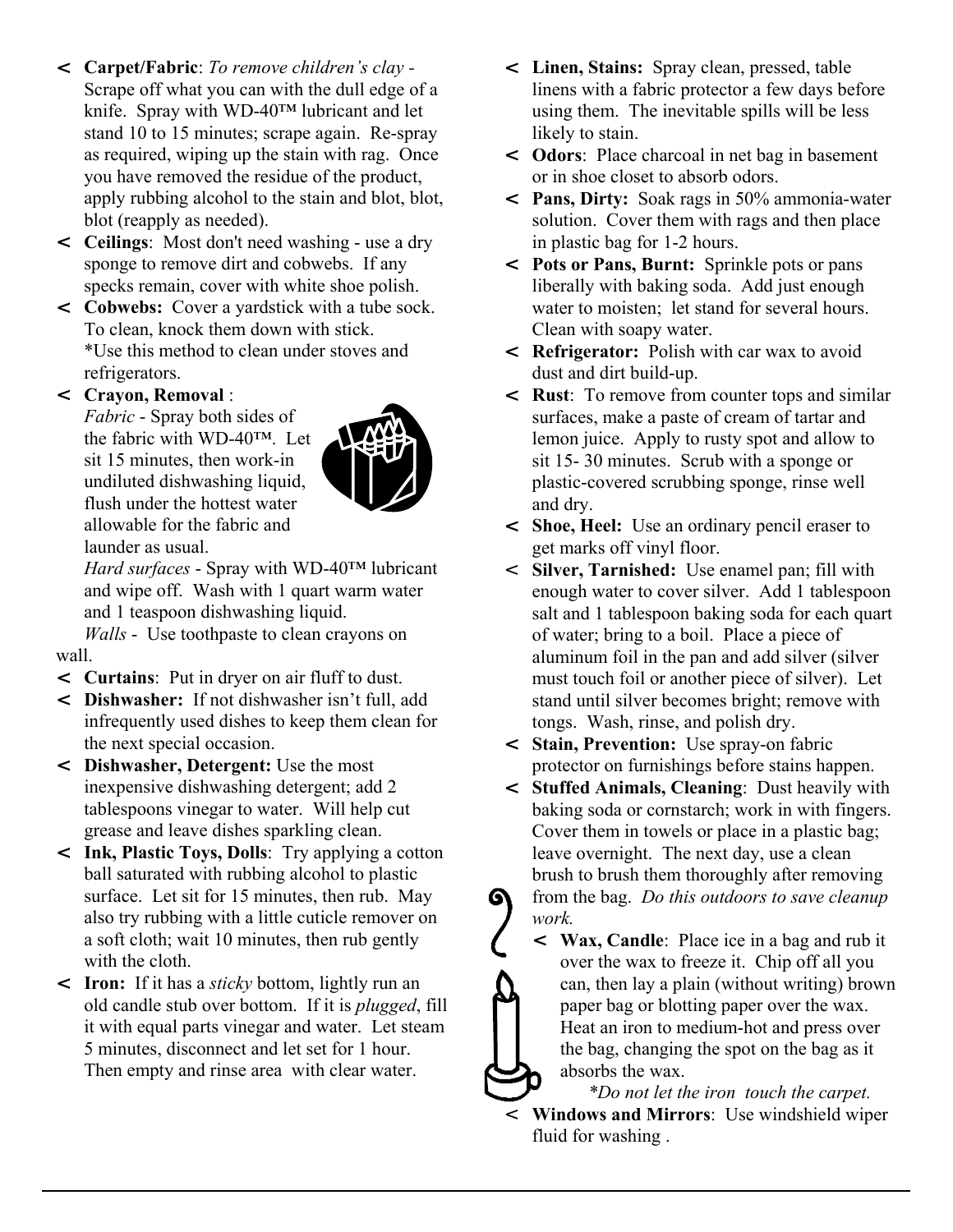## HOMEMADE CLEANING SOLUTIONS

*Homemade cleaning can be approached from the standpoint of using time or money by creating products or buying commercial ones. Homemade products are less expensive but do require time to prepare. The more costly commercial products usually smell better, have better packaging, and are convenient to purchase. If you choose to use commercially prepared products, make sure to read labels carefully to avoid damage to surfaces. With homemade formulas, the entire contents are known!*

#### **WINDOWS-MIRRORS**

#### **Everyday Window Cleaner**

2 tablespoons vinegar 1 quart warm water

Mix ingredients. Pour into a container and label. Spray or sponge cleaner on surface; wipe off with non-colored crumbled newspapers or paper towels.

#### **All-Weather Window Cleaner**

1 teaspoon liquid dish soap 3 tablespoons rubbing alcohol 2 quarts water

Mix ingredients. Pour into a container and label. Spray cleaner on surface and wipe off with a soft cloth or paper towel.

### **Heavy-Duty Window Cleaner**

 $\frac{1}{2}$  cup household ammonia 2 quarts warm water 1 teaspoon dishwasher detergent

Mix all ingredients. Pour into container and label. Spray or sponge cleaner on surface; wipe off.

### **No-Wipe Window Cleaner** (outside windows)

2-3 tablespoons laundry or dishwasher detergent 1 tablespoon dishwasher wetting agent (ie. Jet Dry) 1 gallon warm water (approximately)

Brush or sponge on window; immediately hose off. Water will sheet off - no drying necessary. *\*Caution: Be sure all windows are closed.*

## **GENERAL HOUSEHOLD CLEANERS**

#### **General Household Cleaner**

2 tablespoons ammonia 2 tablespoons liquid dish soap 1 quart water

Mix ingredients. Pour into a container and label. Spray or sponge cleaner on surface and wipe off with a soft cloth or paper towel.

#### **Disinfectant Cleaner**

 $\frac{1}{4}$  cup chlorine bleach  $\frac{1}{2}$  cup powder detergent 1 quart warm water

Mix ingredients in a small bucket. Sponge cleaner on surface and wipe off with cloth or paper towel.

#### **Dishwashing Solution**

Use inexpensive dish soap and very warm water. Add a little vinegar to cut grease.

#### **Dish Sanitizing Rinse**

Use 2 teaspoons chlorine bleach to 1 quart hot water. Allow dishes to soak a few minutes; rinse and let dry.

## **Drain Pipe Cleaner**

 $\frac{1}{2}$  pound washing soda 2 cups boiling water

Combine ingredients; flush pipe and then rinse.

**CAUTION: Never mix Chlorine Bleach with Ammonia. This mixture creates toxic fumes.**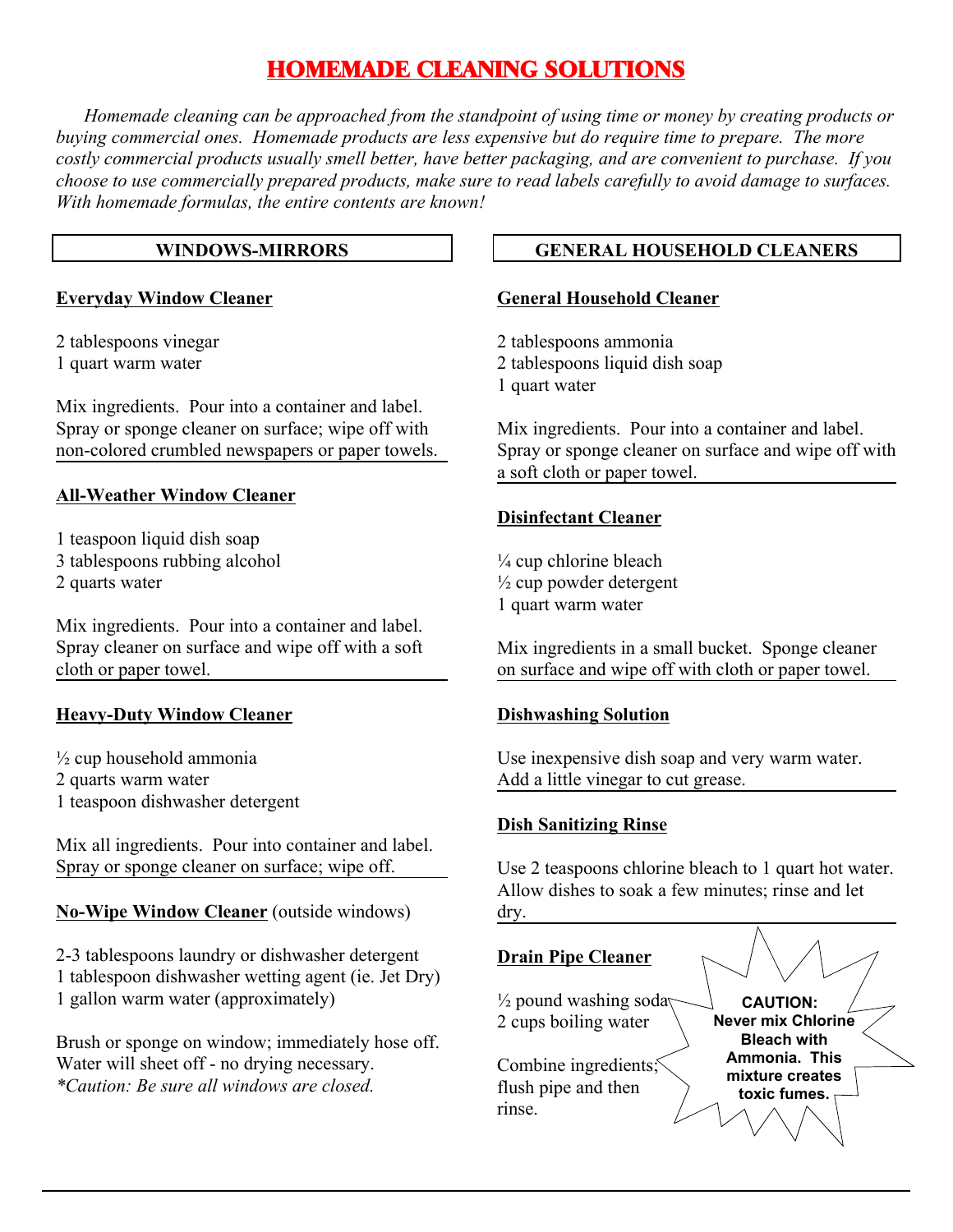## GENERAL HOUSEHOLD CLEANERS

*-continued-*

## **Mildew Prevention**

1 cup household bleach

1 gallon water

Combine ingredients; scrub cement floor, tiled walls or floors. Rinse with clear water; wipe dry. Keep windows open until walls and floors are thoroughly dry.

## *"End-Your-Own"* **Dust Cloths**

Use ONE of the following:

1) Spread a few drops  $\circ$ <sup>7</sup> of furniture polishing **杰** oil or wax into container; add lint-free cloth. Cover tightly and leave overnight.

*\*Caution: Do not use on waxed surfaces because it may soften the finish.*

- 2) Mix 1 tablespoon mineral spirits or turpentine with 1 quart hot water. Dip squares of clean cloth in solution. Wring cloths, dry and store for use.
- 3) Combine 1 pint very hot water and  $\frac{1}{4}$  cup lemon oil. Dip soft, lint-free cloths into solution. Air dry dust cloths. Store in a tightly covered glass or tin container.
- 4) 1 tablespoon mild soap powder 1 quart warm water 1 tablespoon household ammonia 2 tablespoons boiled linseed oil Mix all ingredients; dip cloths in solution. After a few minutes, squeeze out, dry and store. *\*Caution: Keep cloths clean; wash them often. Treat again as above.*



## **Pet Urine**

 $\frac{1}{2}$  cup white vinegar 1 quart warm water

Mix ingredients in a small bucket. Sponge area and let stand a few minutes. Blot dry.

## **Oven Cleaner**

Pour 1/2 cup ammonia into a saucer and place in oven overnight. Fumes penetrate and soften grease. In the morning wipe off grease with a cloth or paper towel.

## **Porcelain Enamel Cleaner**

Use lemon juice to remove rust stains. For more stubborn stains, try a weak solution of oxalic acid (1 teaspoon per cup hot water). Rinse immediately with ammonia solution; rinse well with water.



## **No-Wax Linoleum**

 $\frac{1}{2}$  cup white vinegar 2 quarts warm water

Mix ingredients in a small bucket. Use mop to scrub floor. Dries to a sparkling shine.

*Utah State University is an equal/opportunity/affirmative action employer.*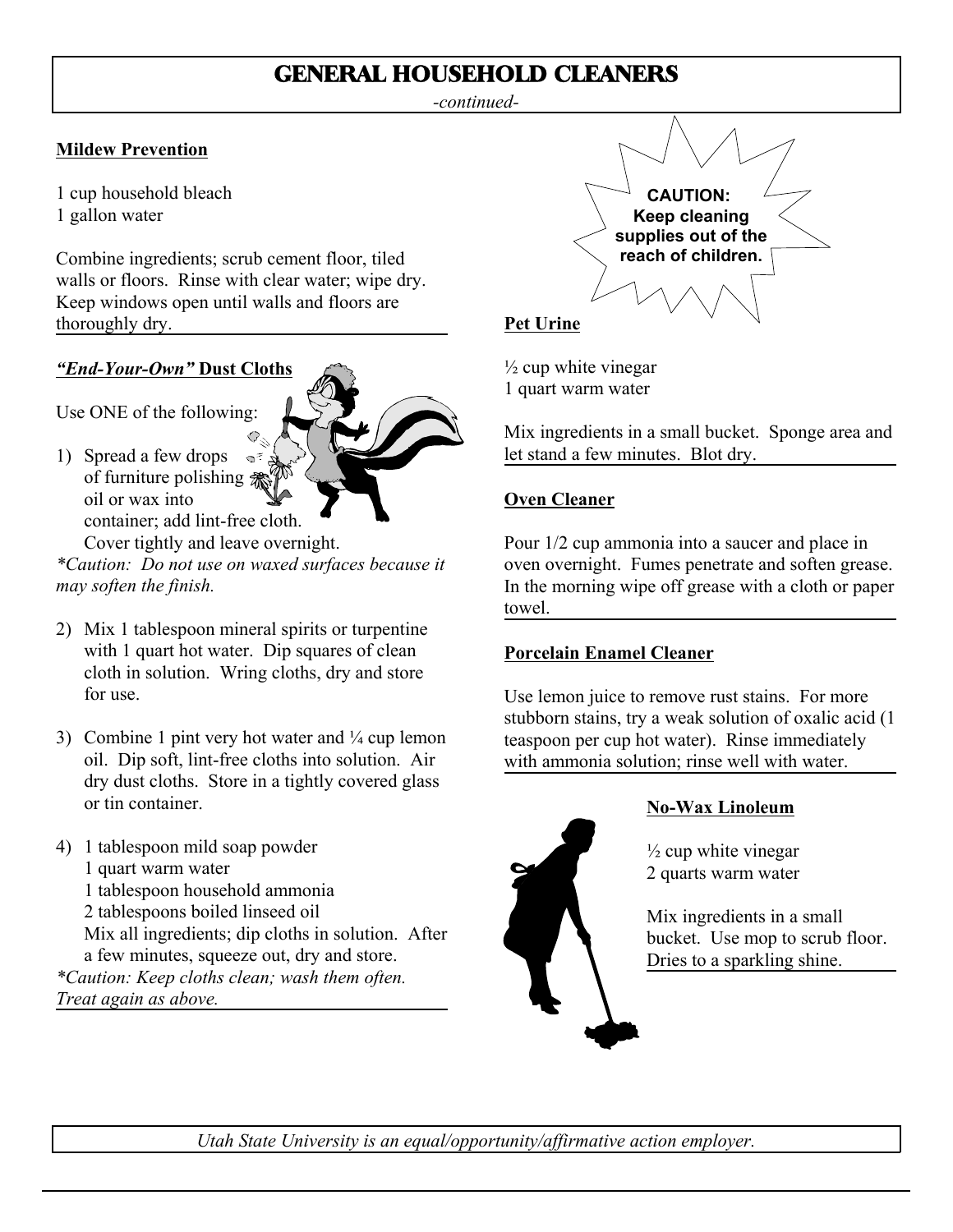## FURNITURE, PAINTED SURFACES, MISCELLANEOUS

### **Furniture Polish**

Denatured alcohol solvent Strained *fresh* lemon juice Olive oil or boiled linseed oil Gum turpentine

Mix equal parts of above ingredients; shake before using. Apply with a clean, absorbent, lintless cloth. Rub furniture; polish with a dry woolen cloth. This polish keeps indefinitely.

## **Furniture Cleaner**

1 tablespoon liquid dishwashing detergent 1 quart water

Agitate the mixture to create thick suds. Use suds for cleaning. Wipe off with clean, damp cloth; wipe dry. *(Work on small area at a time)*

## **Furniture Beauty Treatment**



*This is used to clean and restore finished furniture (not paint or shellac). It will disguise scratches, remove dullness and restore oils. It is highly recommended for cleaning kitchen cupboards, wall paneling and all wood furniture.*

3 tablespoons boiled linseed oil

- 1 tablespoon turpentine
- 1 quart hot water

Combine and place in top of old double boiler. Place over hot water until the moisture is as warm as a gloved hand can stand. For best results, keep the solution hot while using. Dip a soft, clean cloth into the solution. Lift out and squeeze until cloth does not drip. Go over an area no larger than about 1 by 2 feet, redipping into hot solution as needed until area is clean. Follow immediately with clean, dry absorbent cloth until all oil is removed. Continue process until cabinets are clean. *Caution: Boiled linseed oil allowed to remain on the wood will become tacky.*

## **Everyday Cleaner** *(Painted Surfaces Only)*



Mix liquid detergent and enough warm water to make light suds. Dust painted surfaces thoroughly

before washing. Wash with a soft cloth dipped in suds and wrung out. Rinse well; dry with soft cloth. *Caution: Wash only small area at a time.*

## **Heavy-Duty Cleaner** *(Painted Surfaces Only)*

1 gallon hot water 1 cup ammonia  $\frac{1}{2}$  cup vinegar  $\frac{1}{4}$  cup washing soda

Combine all ingredients; wash small area at a time (use rubber gloves). Wipe each washed area with a second cloth that has been dipped in warm water and wrung out.

### **Tile Cleaner**

 $\frac{1}{2}$  cup water softener 2 tablespoons mild abrasive (rottenstone) 1 cup hot water

Combine all ingredients. Apply to tiles with sponge or cloth. Use a stiff brush to clean grout and remove soap scum.

### **Laundry Pre-Wash**

1/<sub>3</sub> cup ammonia  $\frac{1}{3}$  cup liquid dish soap  $1\frac{1}{3}$  cups water

Mix together and pout into a spray bottle; label. Spray directly on stained area before laundering.

### **Wallpaper De-Greaser**

Apply a paste of cornstarch and water to grease spots on wallpaper; allow to dry. Brush spot; wallpaper is clean.